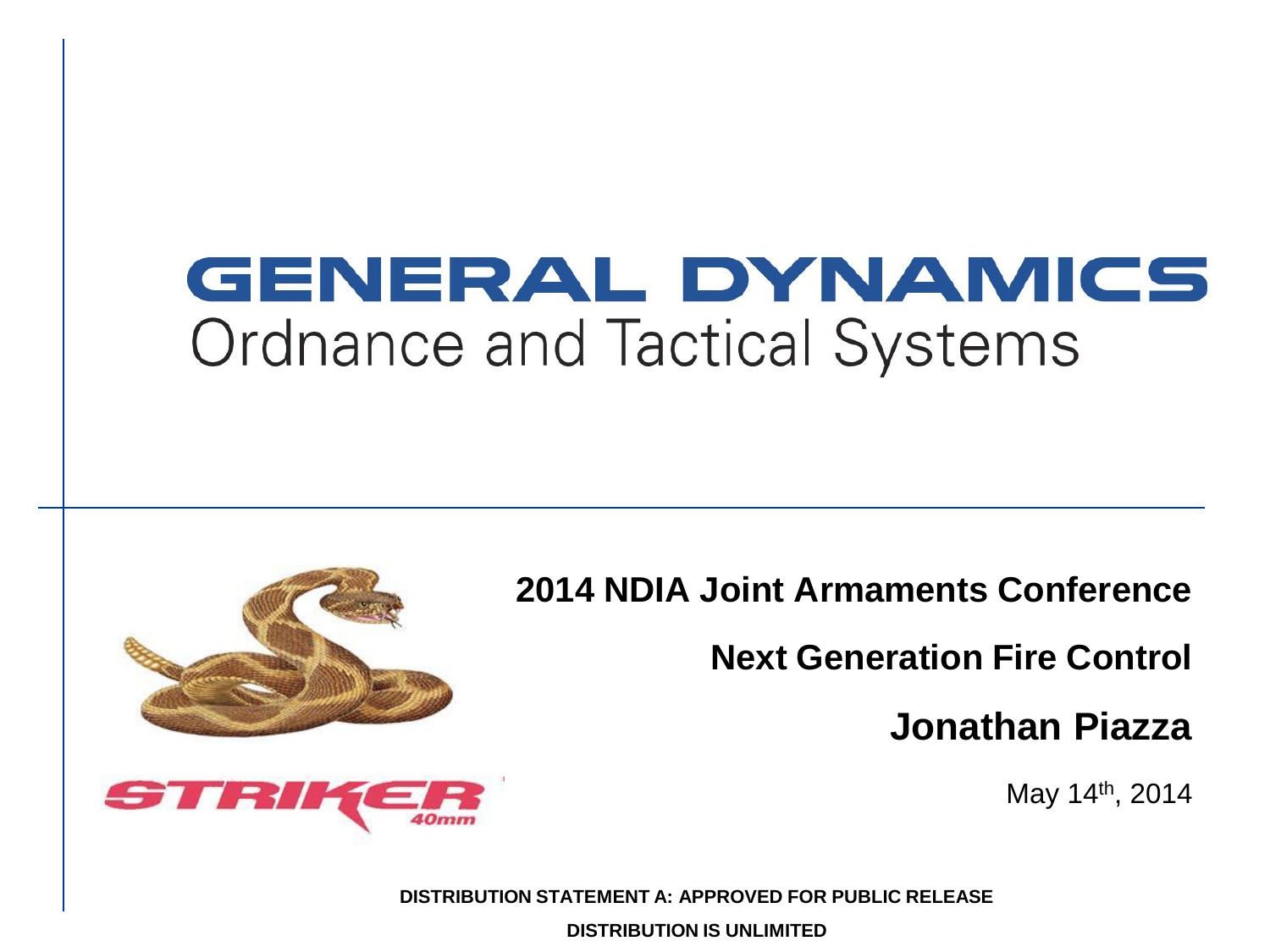#### **Next Generation Fire Control** *Introduction*





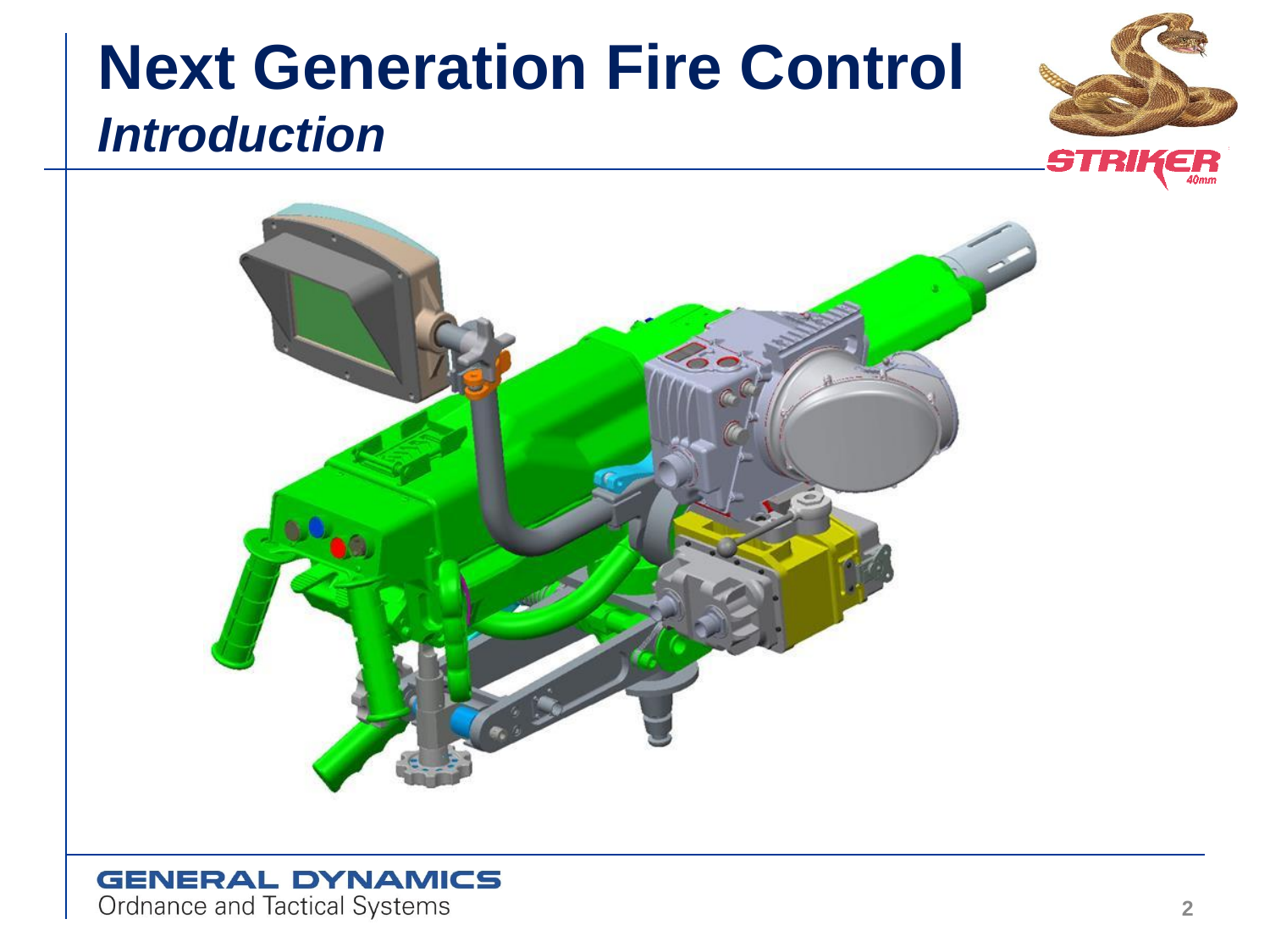## **Next Generation Fire Control** *Background*



- GD-OTS saw the need to design and develop a new lower cost fire control as a replacement for the current Lightweight Video Sight (LVS) fielded with the MK47 MOD 0 40mm weapon system
	- Objective reduced price, shorter delivery time and higher performance
	- z Initially queried industry to see what capabilities currently existed.
- Unique Feature Super Elevation Compensation
	- Fire Control must be capable of maintaining the target image in the field of view during super elevation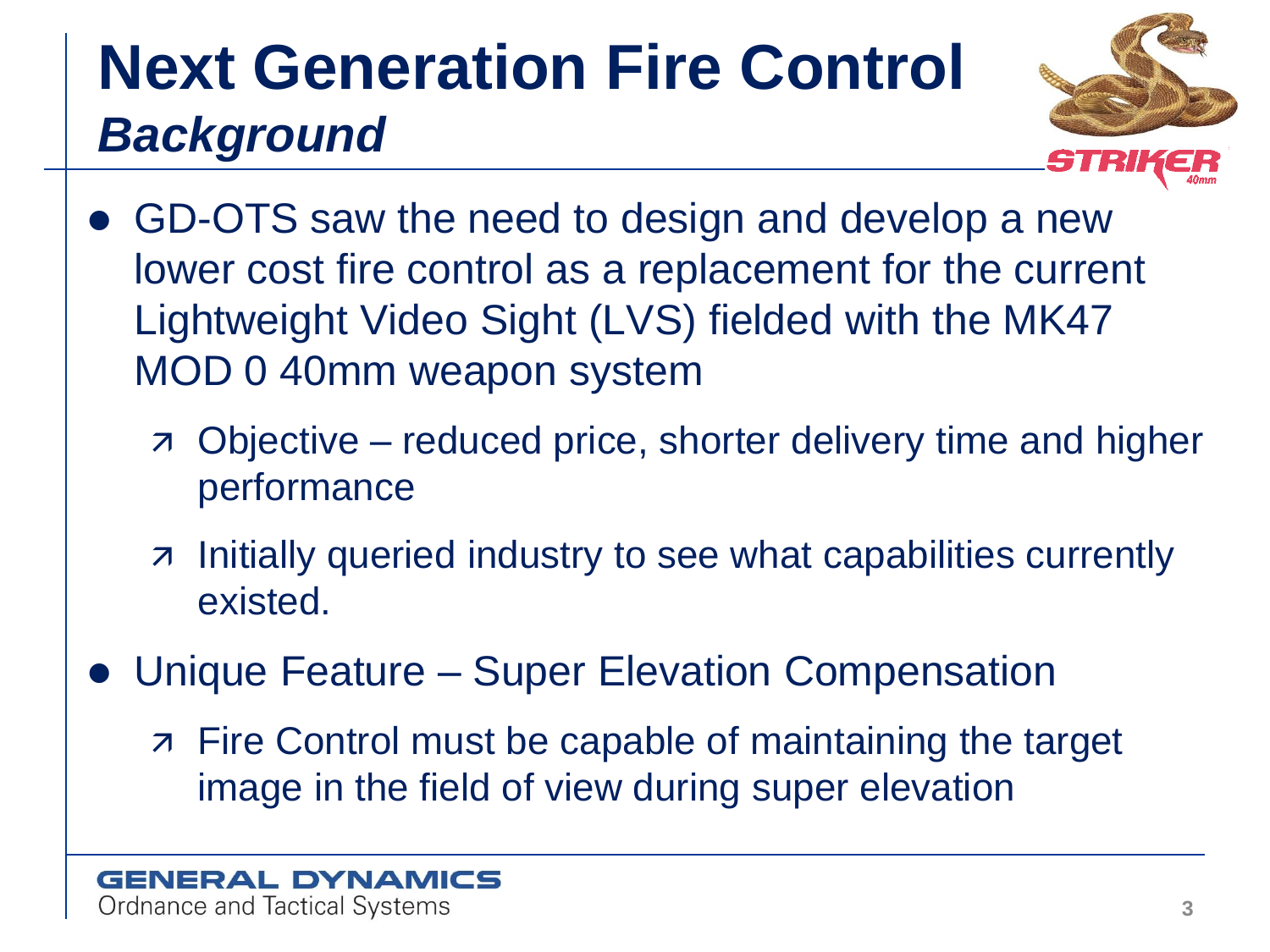## **Next Generation Fire Control** *Background*



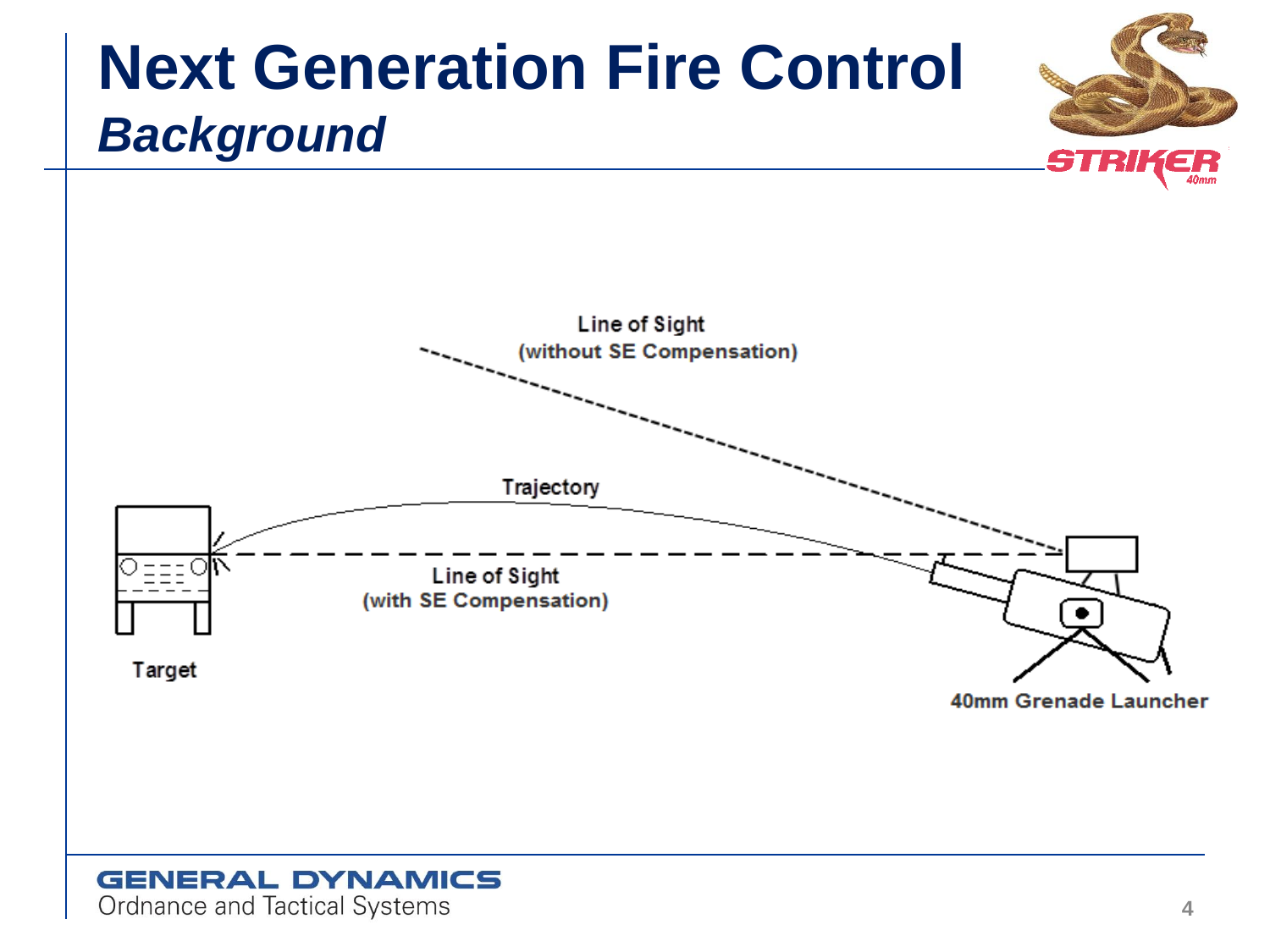# **Next Generation Fire Control** *Background*



- Design starting point baseline attributes:
	- Video based system
	- Ballistic Computer
	- Laser Range Finder
	- **7 Super Elevation Mechanism**
	- Display
	- **Battery compartment**
	- Vehicle Power Adapter
	- **Picatinny rail for other accessories**
	- Ballistics for all 40mm rounds currently in the US inventory – M430A1, M430, M383, M918, M385, MK281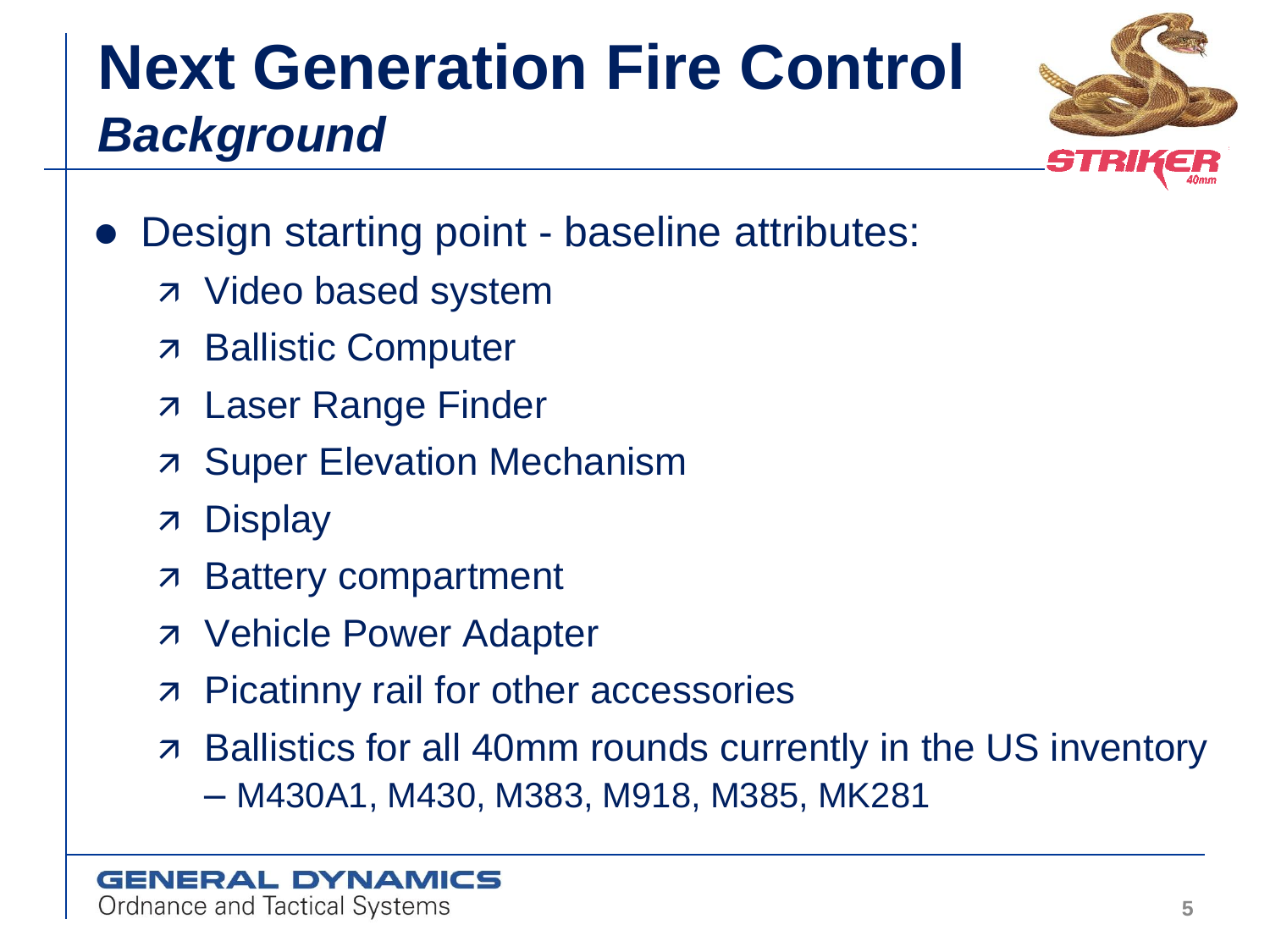## **Next Generation Fire Control** *Enhancements*



- Next Generation Fire Control Requirements based on feedback from both domestic and international users:
	- 1) Replace I<sup>2</sup> with Thermal based night vision
	- 2) High Resolution Color Camera
	- 3) High Resolution Color Video Display
	- 4) 3X magnification (with 6X E-zoom capability)
	- 5) Improved super elevation compensation
	- 6) Electronic Range Card and Pre-designated Target functionality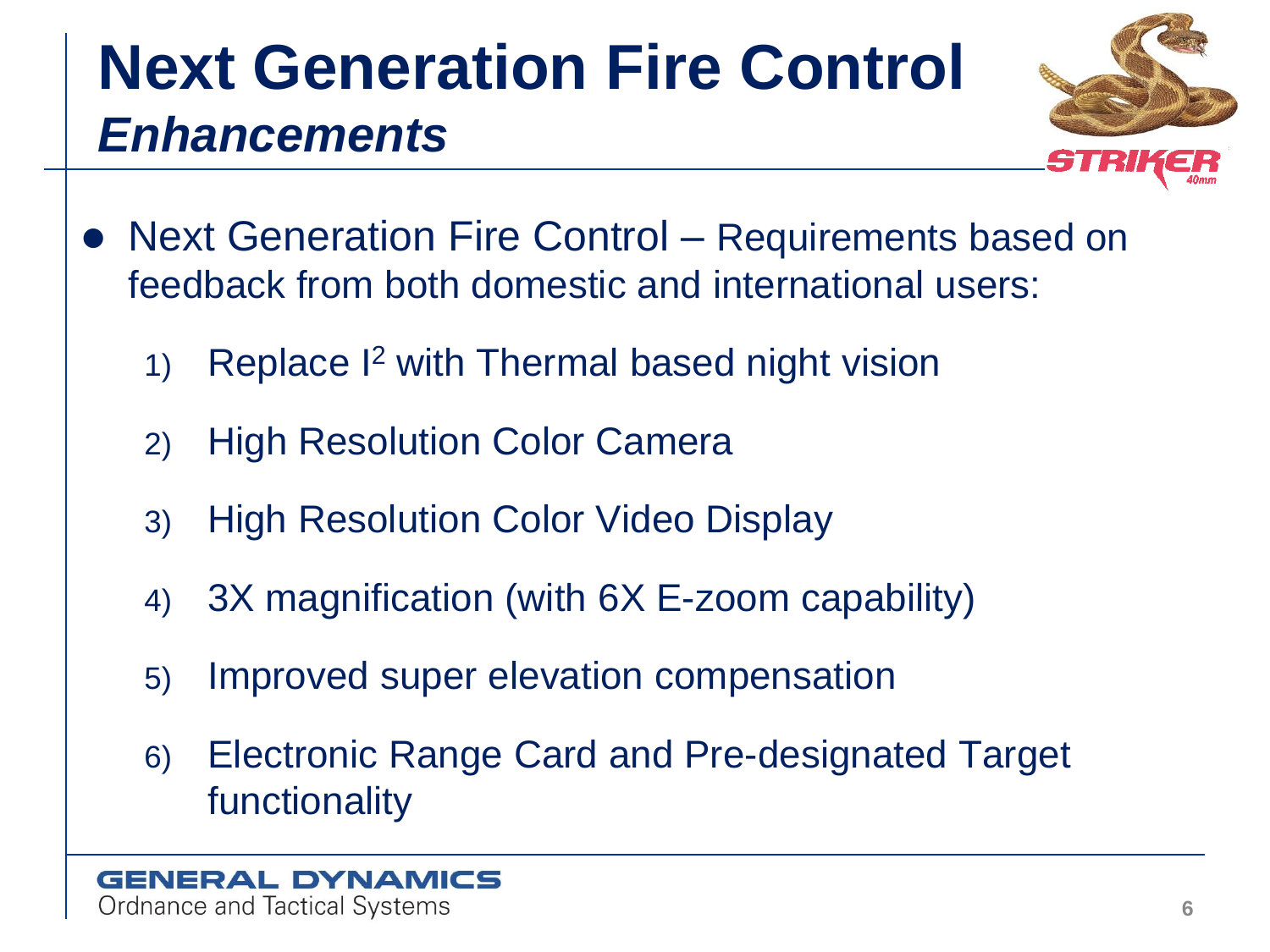## **Next Generation Fire Control** *Enhancements*



- 7) Single boresight operation covers both cameras
- 8) Vehicle Power Kit without separate conditioning box
- 9) Battery Charging when operating from vehicle power
- 10) Open Architecture Ballistic computer sized for growth
	- **Additional Round types**
	- Embedded Training capability
- 11) Upgradeable for use with new Air Burst technologies
- 12) Reduced Weight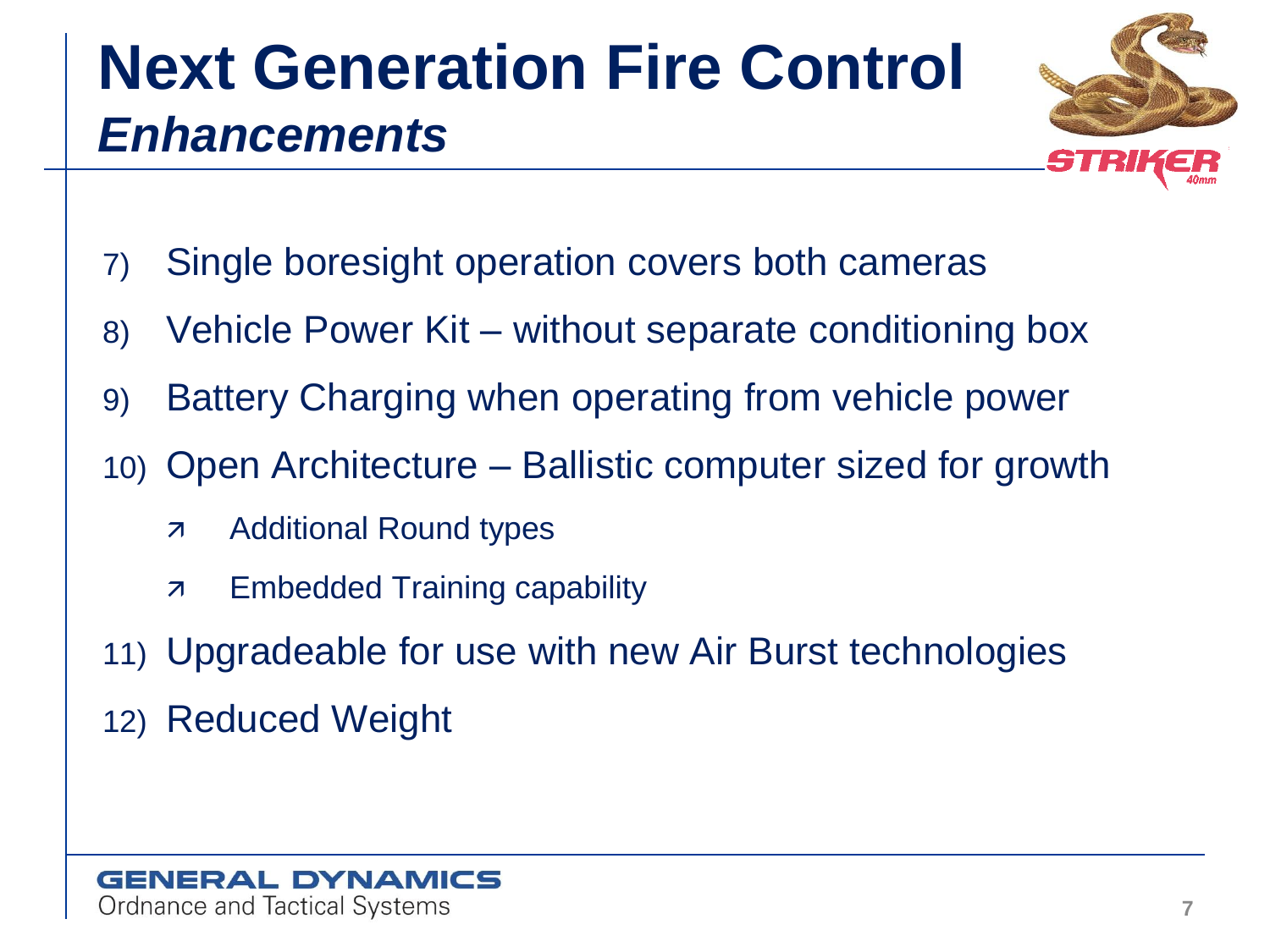#### **Next Generation Fire Control** *System Overview*





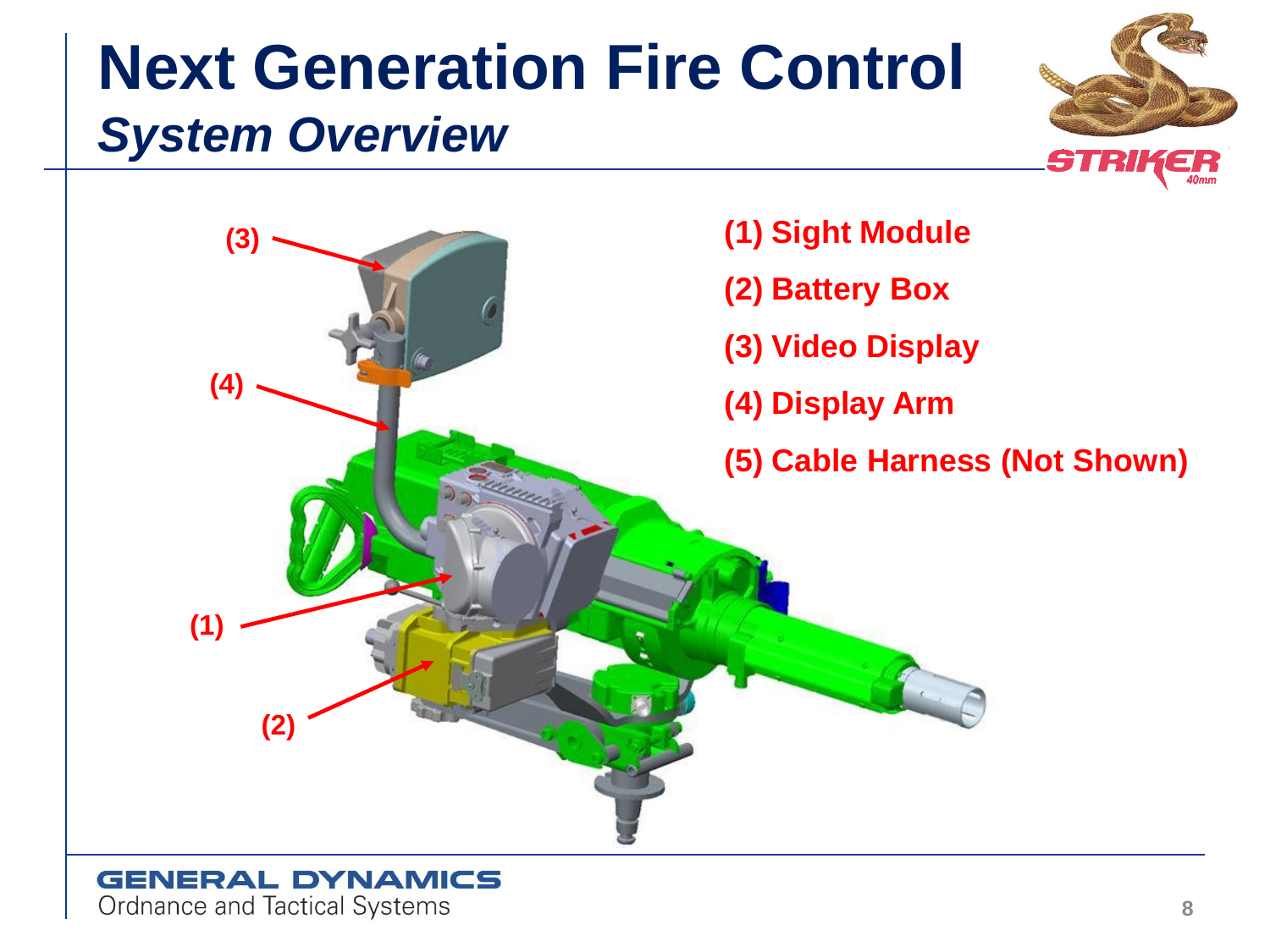## **Next Generation Fire Control** *Super-Elevating Sight Module*



- Super-Elevation functionality is handled internal to the sight module
	- z Inclinometer measures sight angle relative to gravity
	- Servo system uses inclinometer value to hold the sight fixed on target when Super-Elevation mode is activated
	- **7 Non back-drivable gear train locks** elevation angle so that sight tracks with weapon when Super-Elevation mode is disengaged

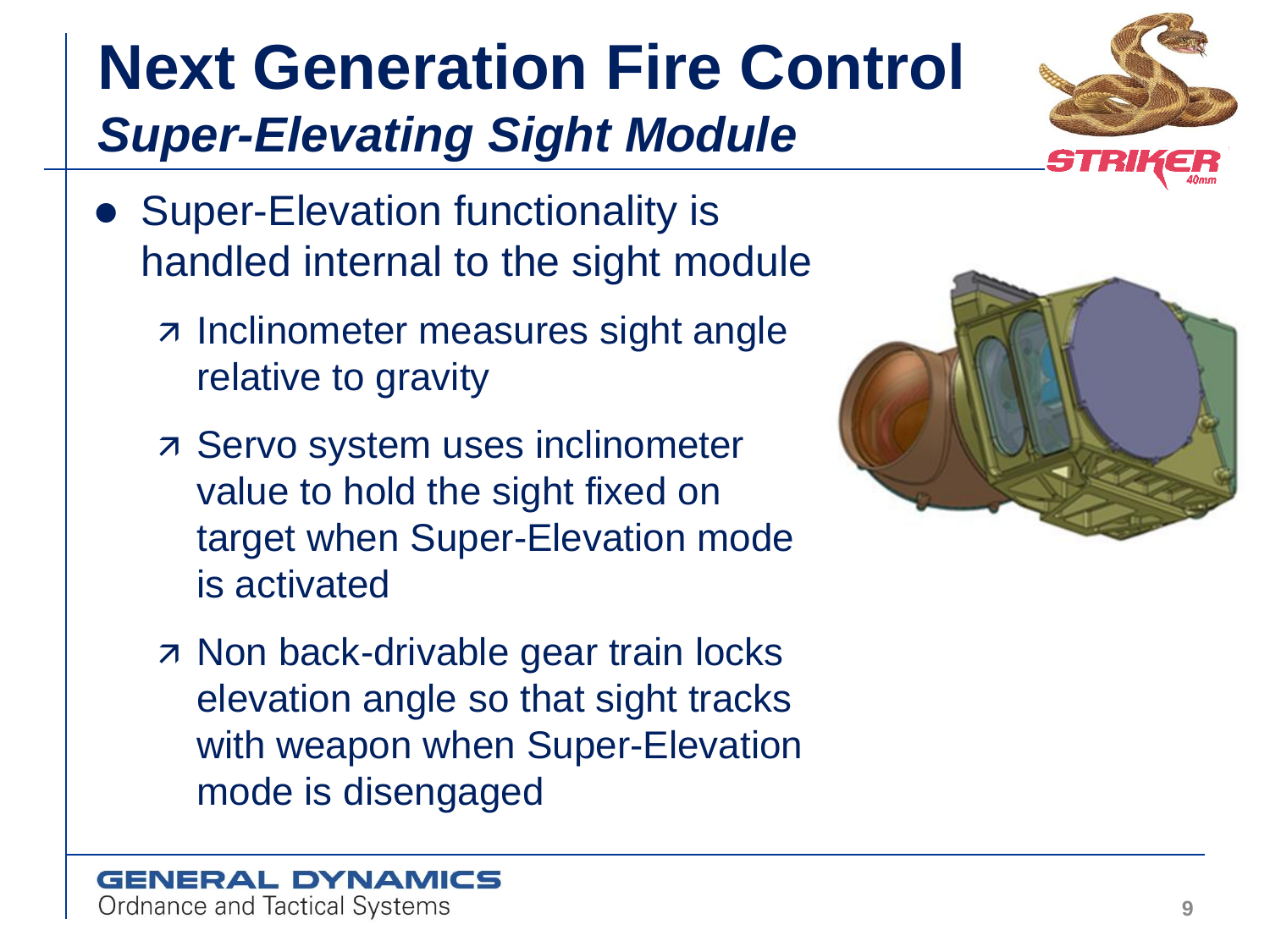## **Next Generation Fire Control** *Laser Range Finder*



- 1550 nm wavelength laser
- Eye Safe per ANSI Z136.1 Class 1M
- Undetectable by night vision goggles (those based on image intensification)
- 10 meter to 5,000 meter total measuring range
- ±1 meter accuracy out to 2,590 meters

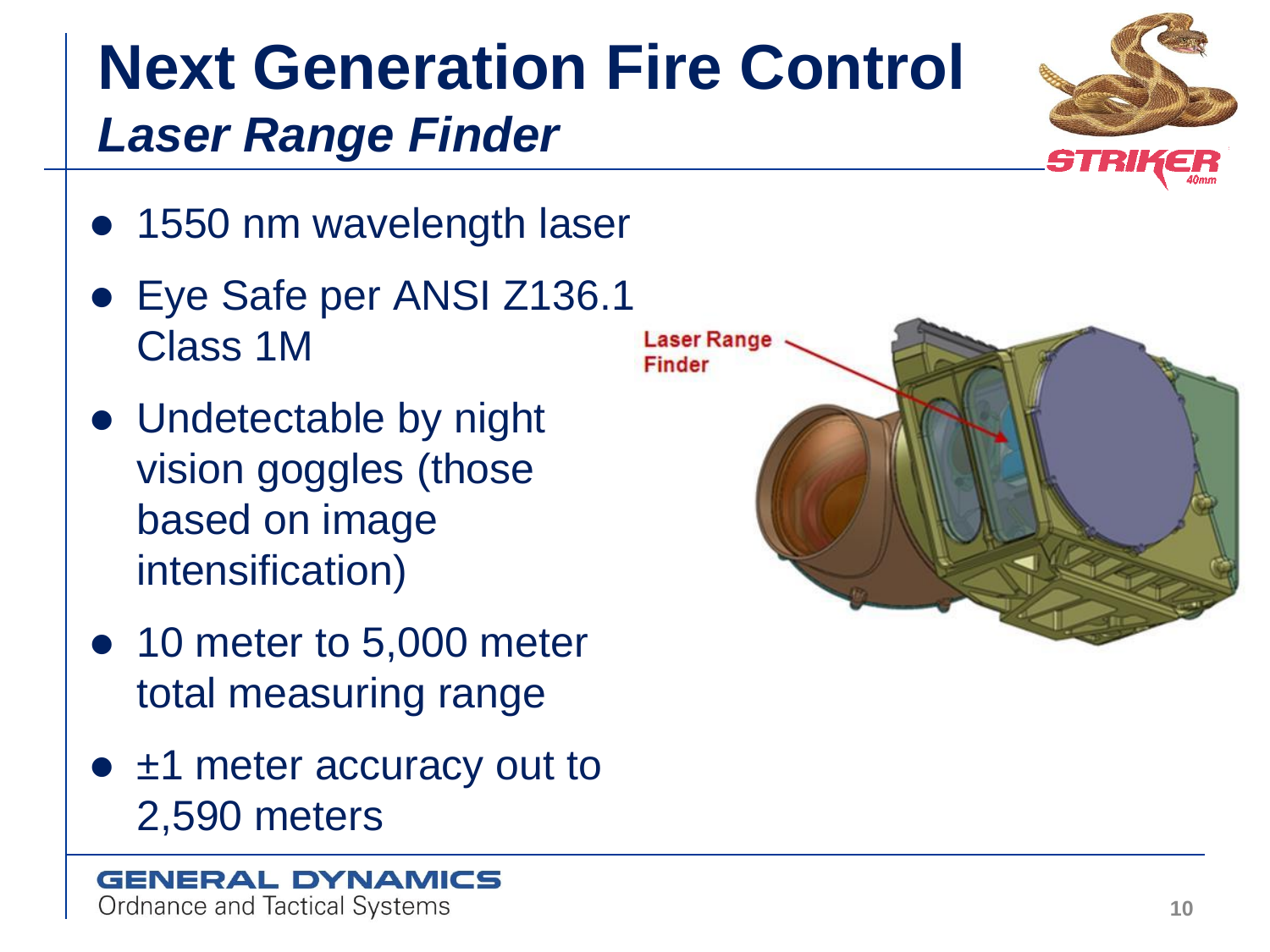## **Next Generation Fire Control** *Day Optics*



- Full color, high resolution day video camera
- 5.19° H x 3.89° V Field of View
- Fixed 3X standard magnification
- 6X electronic zoom (image resolution is preserved)
- Adjustable continuous focus between 20 meters and infinity

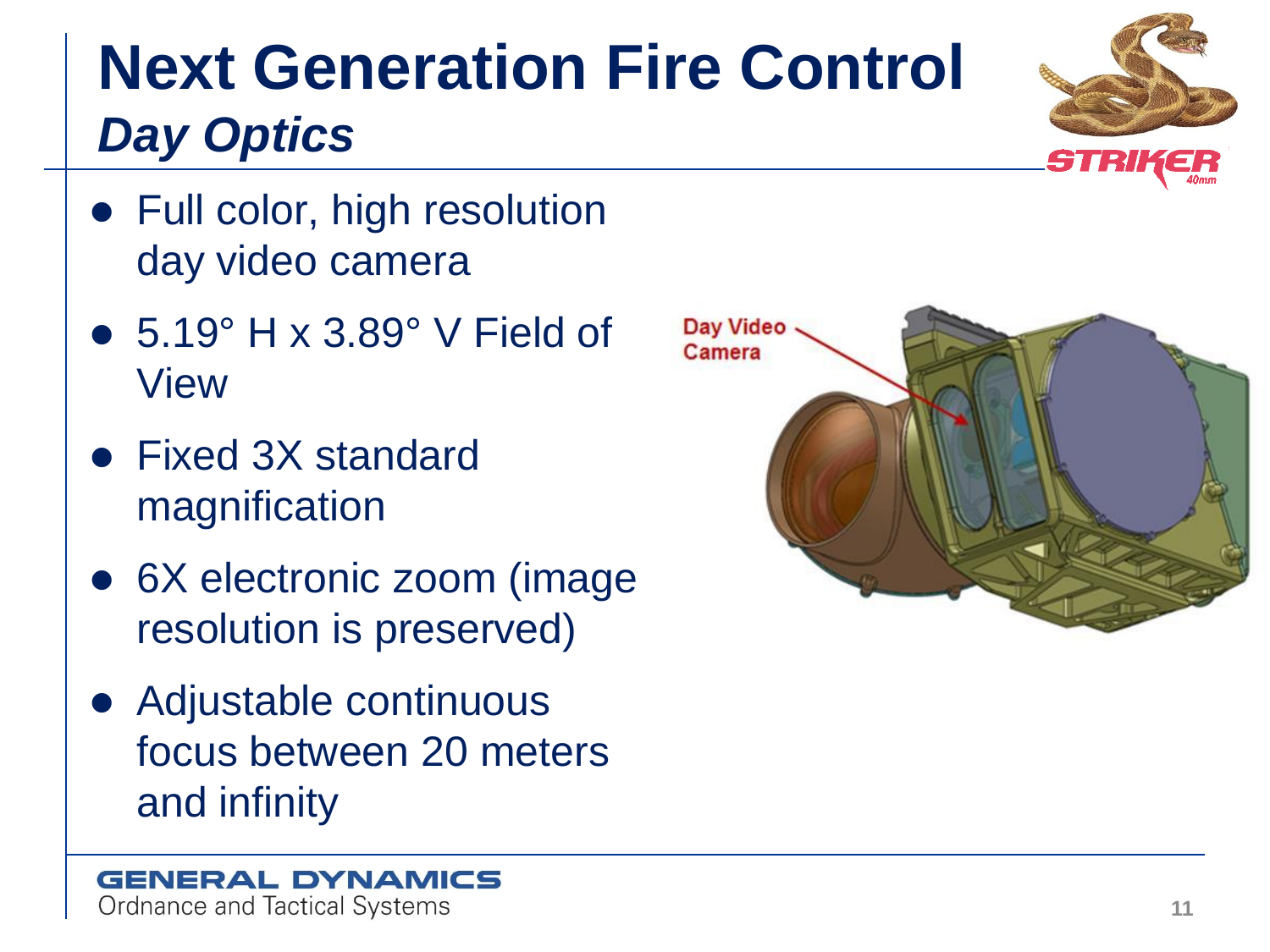#### **Next Generation Fire Control** *Night Optics*

- $17 \mu m$ , 640 x 512, 30 Hz thermal imager
- 5.19° H x 3.89° V Field of View
- Fixed 3X standard magnification
- 6X electronic zoom (electronic magnification)
- Adjustable continuous focus between 20 meters and infinity



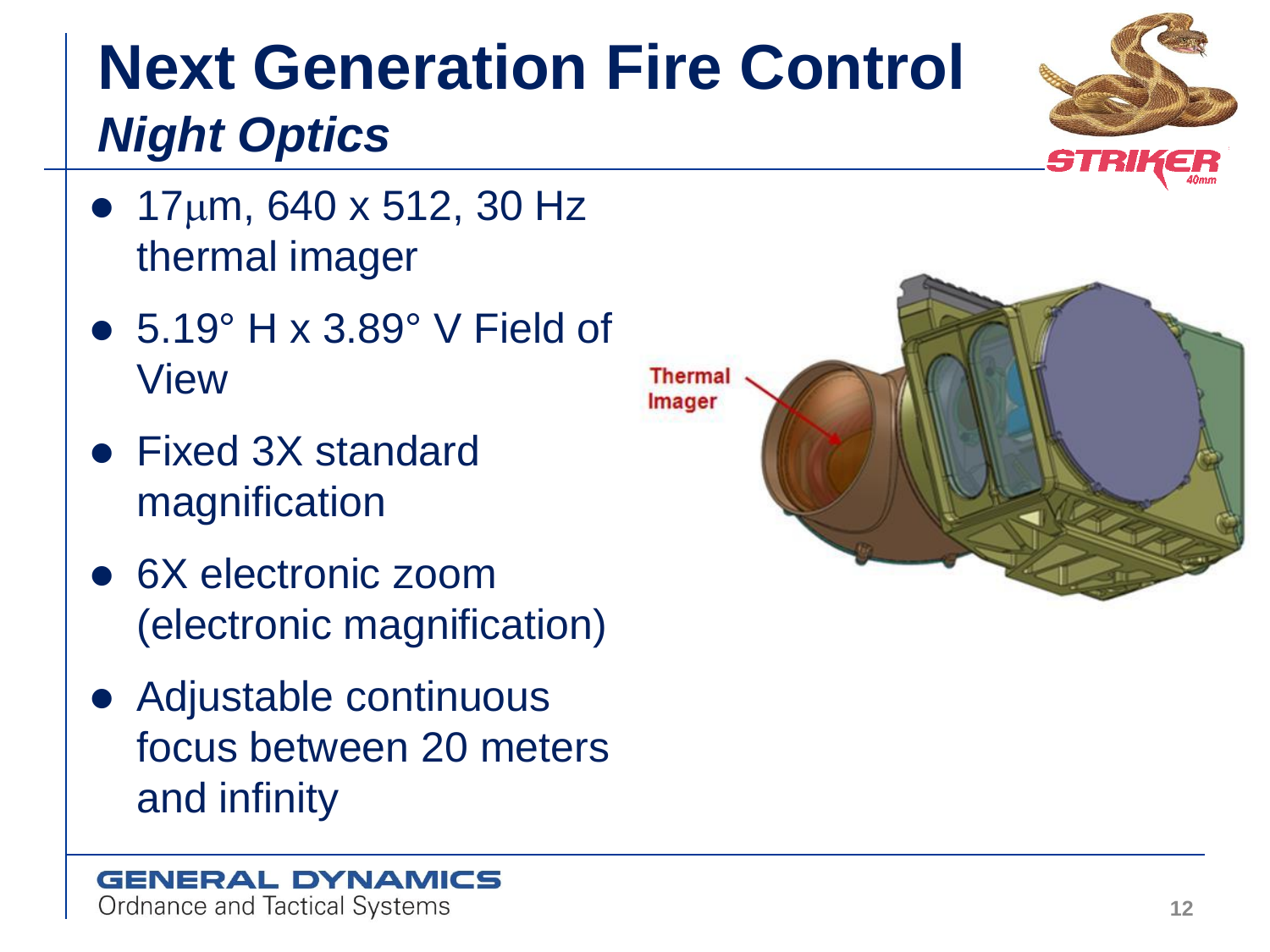## **Next Generation Fire Control** *Ballistics Processor Module*



- 1 GHz dual core digital signal processor with 2 Gigabytes of memory
	- Support all 40x53mm ammunition types currently in US **Inventory**
	- Ample allocation for future addition of new ballistic data and incorporation of other upgrades
- Two RS-232 serial port interfaces
	- Allow access to software for system interface & update
	- Utilize external devices or sensors (GPS, next gen airburst programmer, wind sensing…etc.)
- Auxiliary/External Video port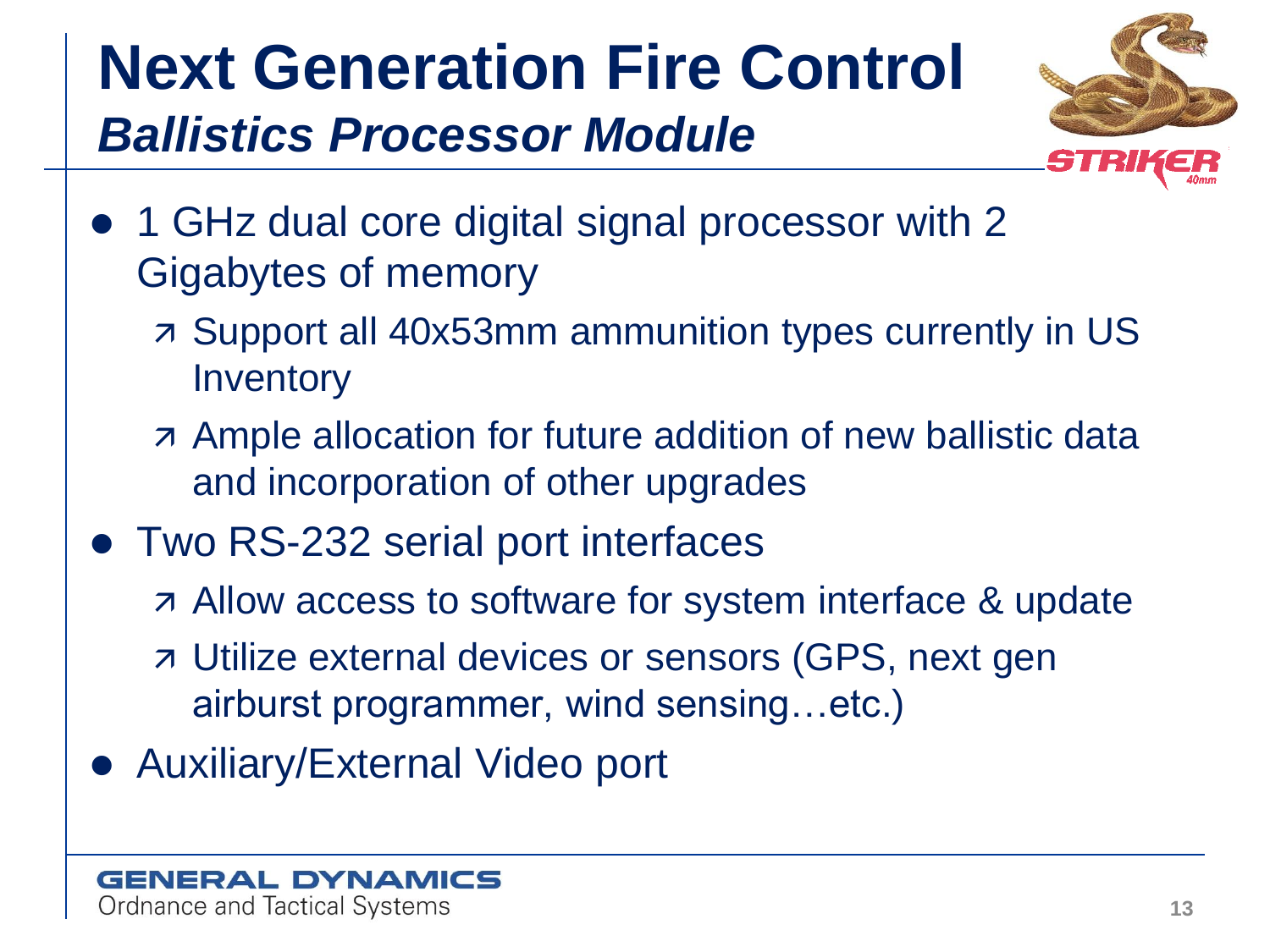## **Next Generation Fire Control** *Operator Controls*



 Primary operator controls are mounted to weapon back plate/grips:

| RESET (BLUE)     | 4-WAY ROCKER |
|------------------|--------------|
| ۰                |              |
| ö<br>SEL (BLACK) | LASER (RED)  |

| Control                   | <b>Marking</b>        | <b>Description</b>                                                                                                                                                                                            |
|---------------------------|-----------------------|---------------------------------------------------------------------------------------------------------------------------------------------------------------------------------------------------------------|
| Four-way Rocker<br>switch | RIGHT<br>LEFT<br>DOWN | The Rocker switch is a four-position switch<br>located on the weapon backplate. It<br>enables navigation through the GUI and<br>selection and entry of data items contained<br>within the GUI menu structure. |
| LRF push button           | <b>Red Button</b>     | The LRF button, on the weapon backplate,<br>initiates the Laser Range Finder when<br>depressed.                                                                                                               |
| Reset push button         | <b>Blue Button</b>    | The Reset button, on the weapon<br>backplate, returns the operator to the main<br>combat screen when depressed.                                                                                               |
| SEL push button           | <b>Black Button</b>   | The SEL button, on the weapon backplate,<br>places the system into Super-Elevation<br>Mode while depressed, so that the<br>weapon's elevation can be changed relative<br>to the TABS line-of-sight.           |

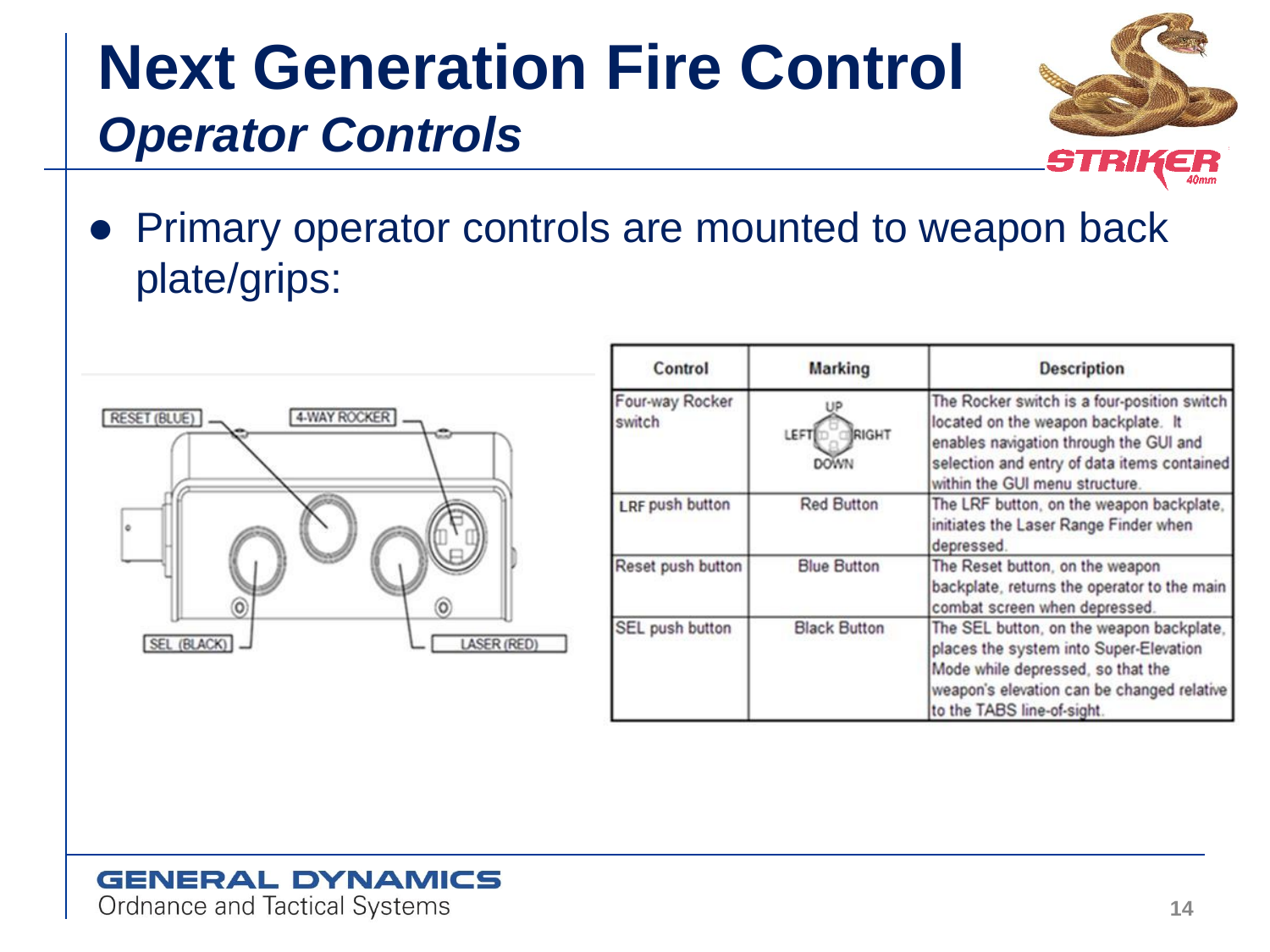# **Next Generation Fire Control** *Power*



- Internal Battery
	- Powered by a single BA-5590 or BB-2590 battery
	- $7 > 8$  hours battery life
- External Power
	- Accept external 28 volt DC power per MIL-STD-1275
	- Power conditioning is performed internal to unit
- Battery Charging
	- Capable of charging the BB-2590 rechargeable battery while operating on external power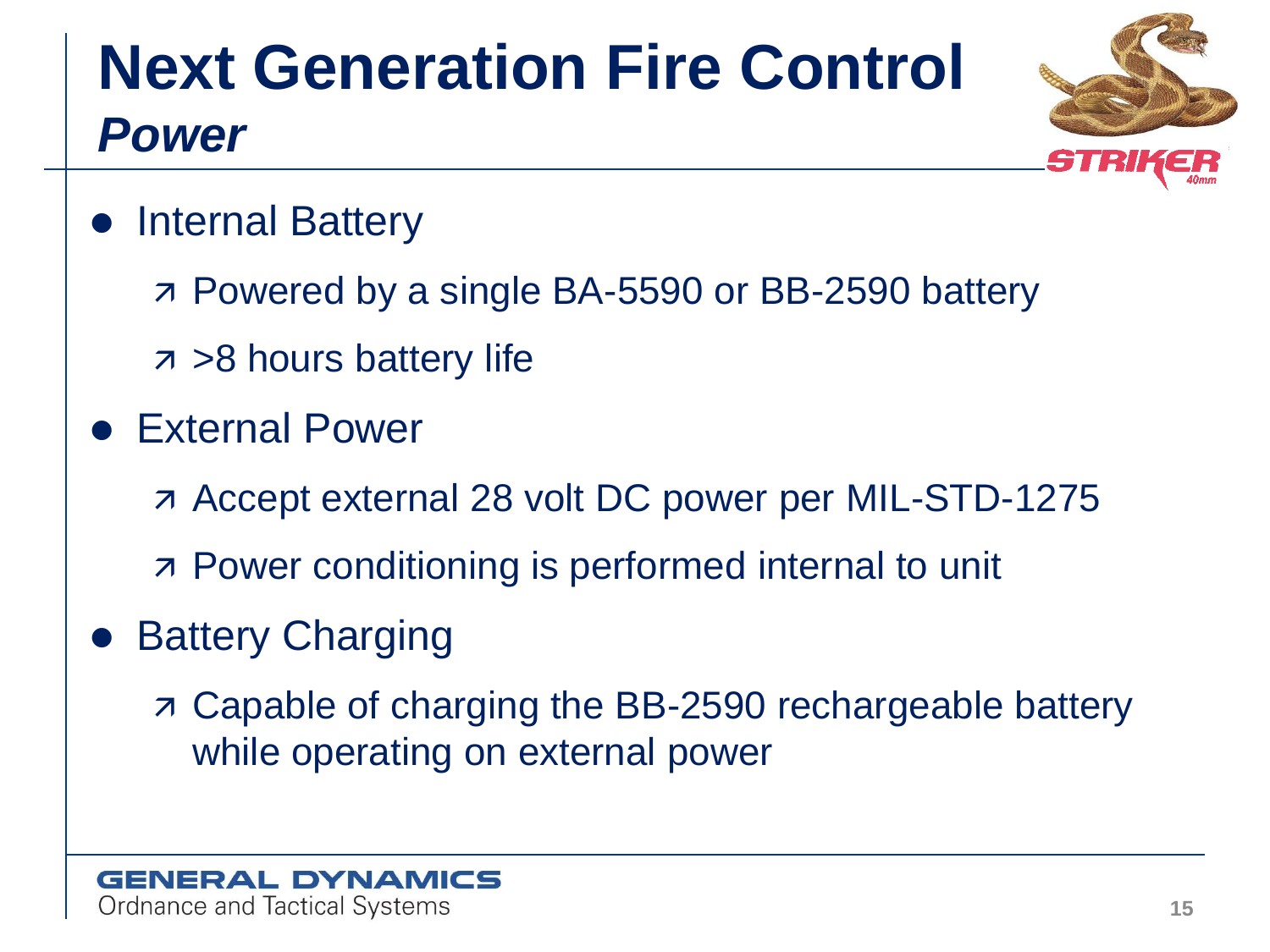## **Next Generation Fire Control** *Graphical User Interface*

- Main Combat screen:
	- Adjusted Aim Point reticle
	- Laser Range Finder Aim Point reticle
	- **Ammunition Type/Mode**
	- **z** Sensor Selection
	- Range to Target
	- Cross Wind
	- **7 Range Wind**
	- Azimuth Bearing
	- Fault Messages

**GENERAL DYNAMICS** 

Ordnance and Tactical Systems



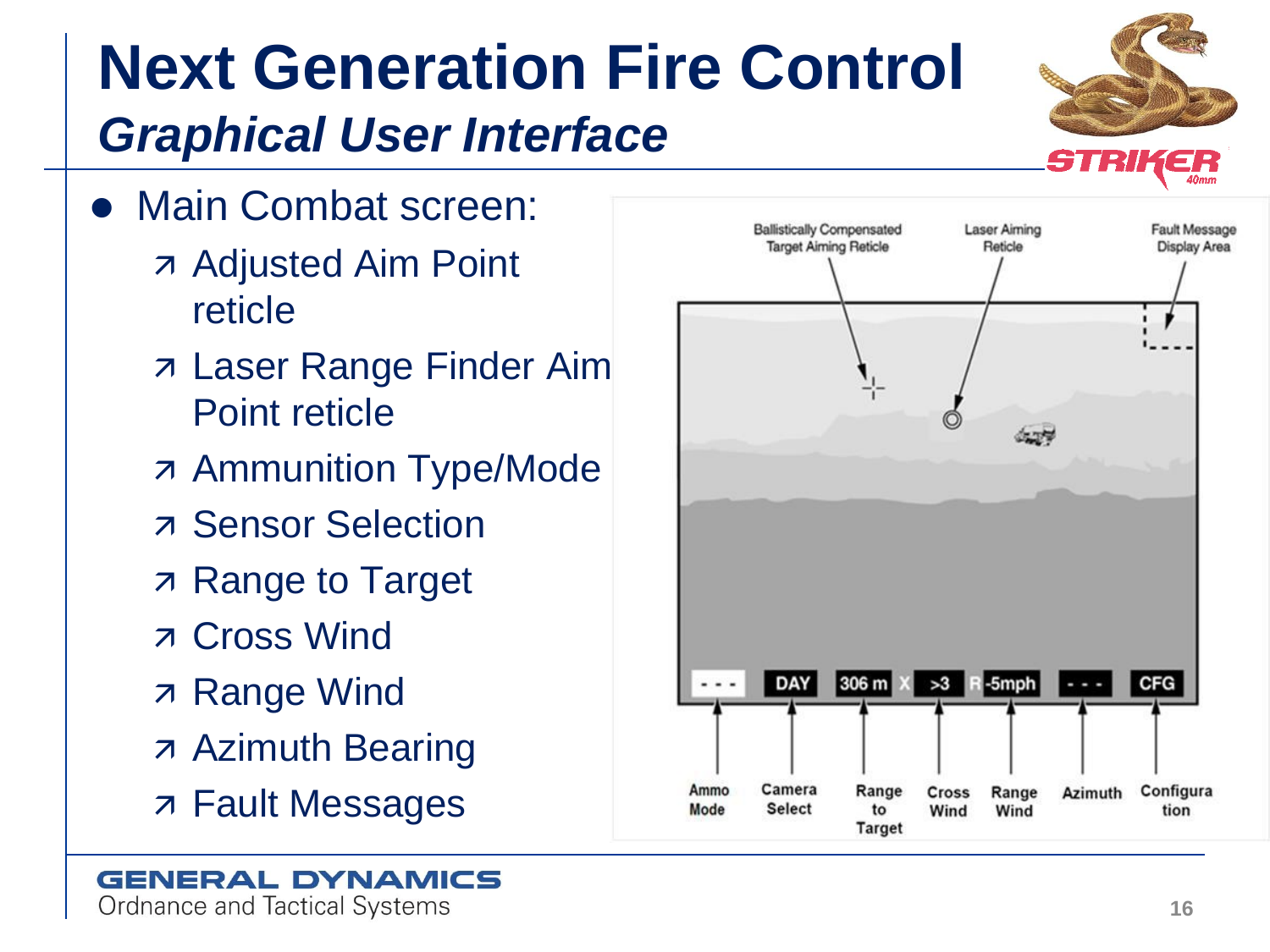## **Next Generation Fire Control** *Graphical User Interface*



- Electronic Boresight
	- **R** Need to only boresight one imaging channel
	- Ability to recall boresight for verification without having to repeat the operation
- Electronic Range Card
	- Set Azimuth bearing
	- Set Left and Right lateral limits
	- Pre-designate and store up to 8 targets
	- Range Card Zero function
- Electronic Ladder Sight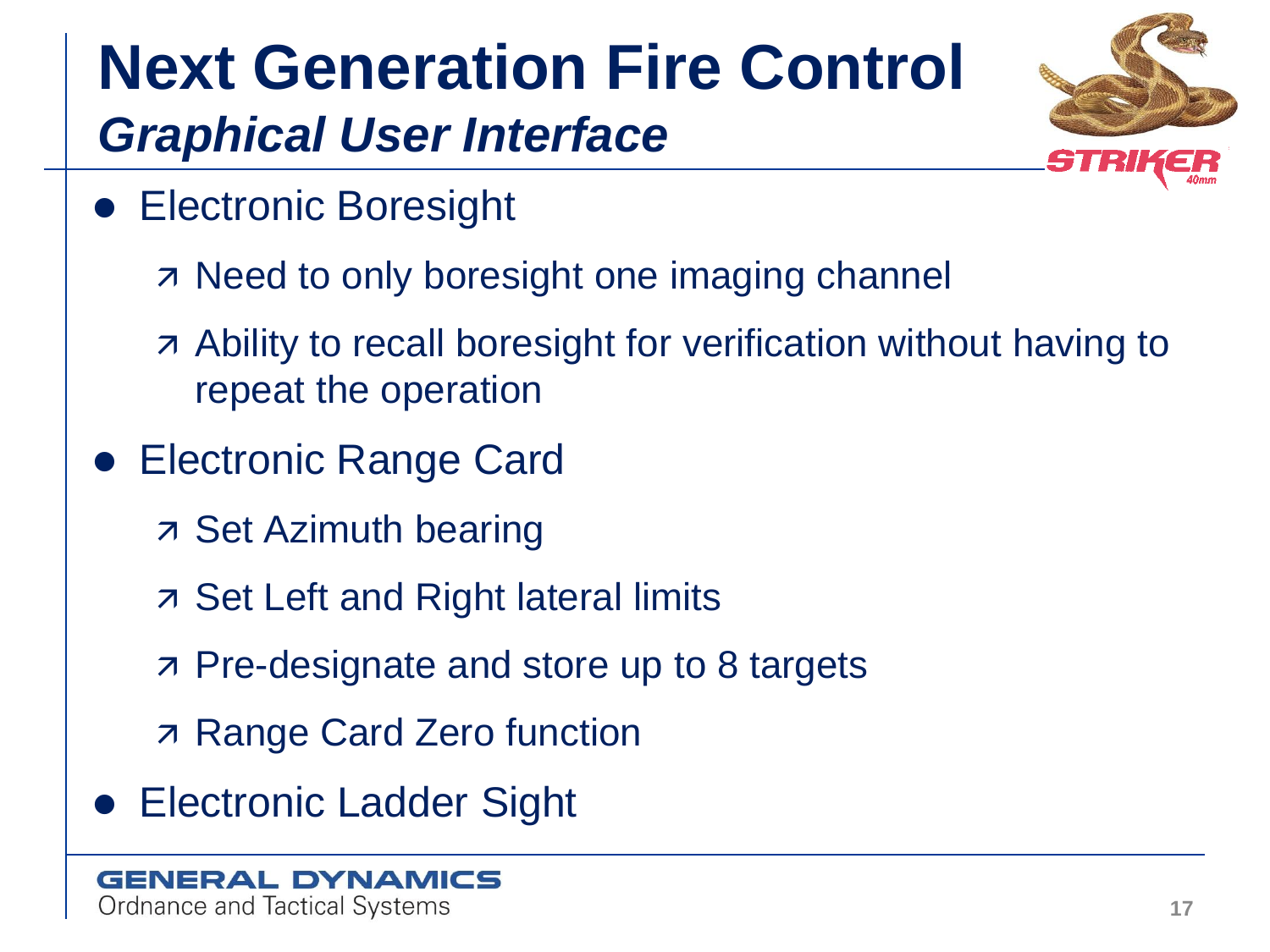## **Next Generation Fire Control** *Upgrade Potential*



- Designed with a focus on embedding appropriate hooks for implementation of future upgrades:
	- $\overline{z}$  Interface with external wind sensing technology
	- z Interface with external GPS
	- $\overline{z}$  Interface with external digital compass
	- **Embedded training modes**
	- Sensor fusion
	- **Target designation capability using GPS technology**
	- **7** Indirect fire capability using GPS technology
	- Image / video capture mode
	- z Interface with vehicle and battle field networks

Integration with Other Weapons – MK19 & M2A1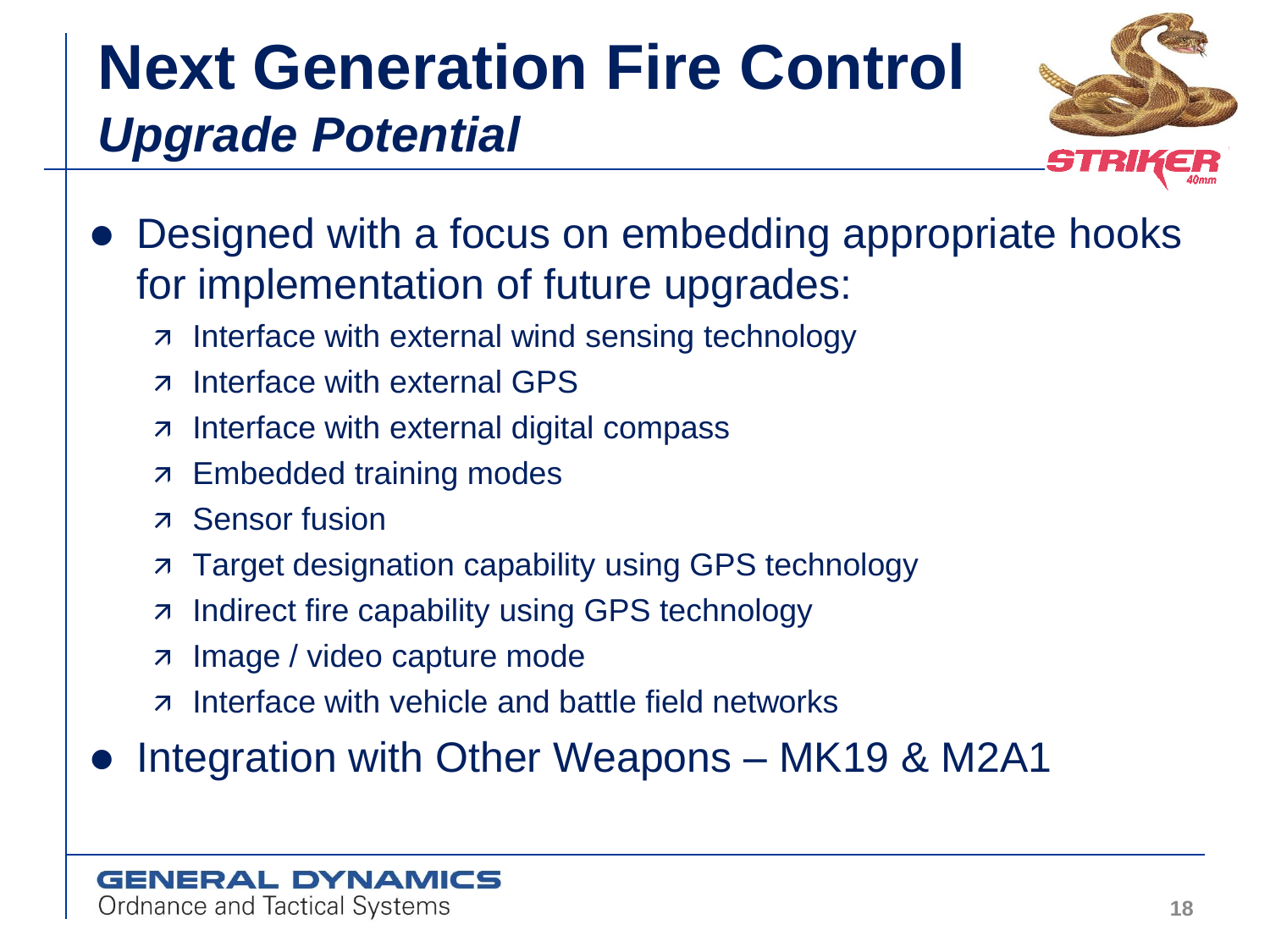## **Next Generation Fire Control** *Questions?*





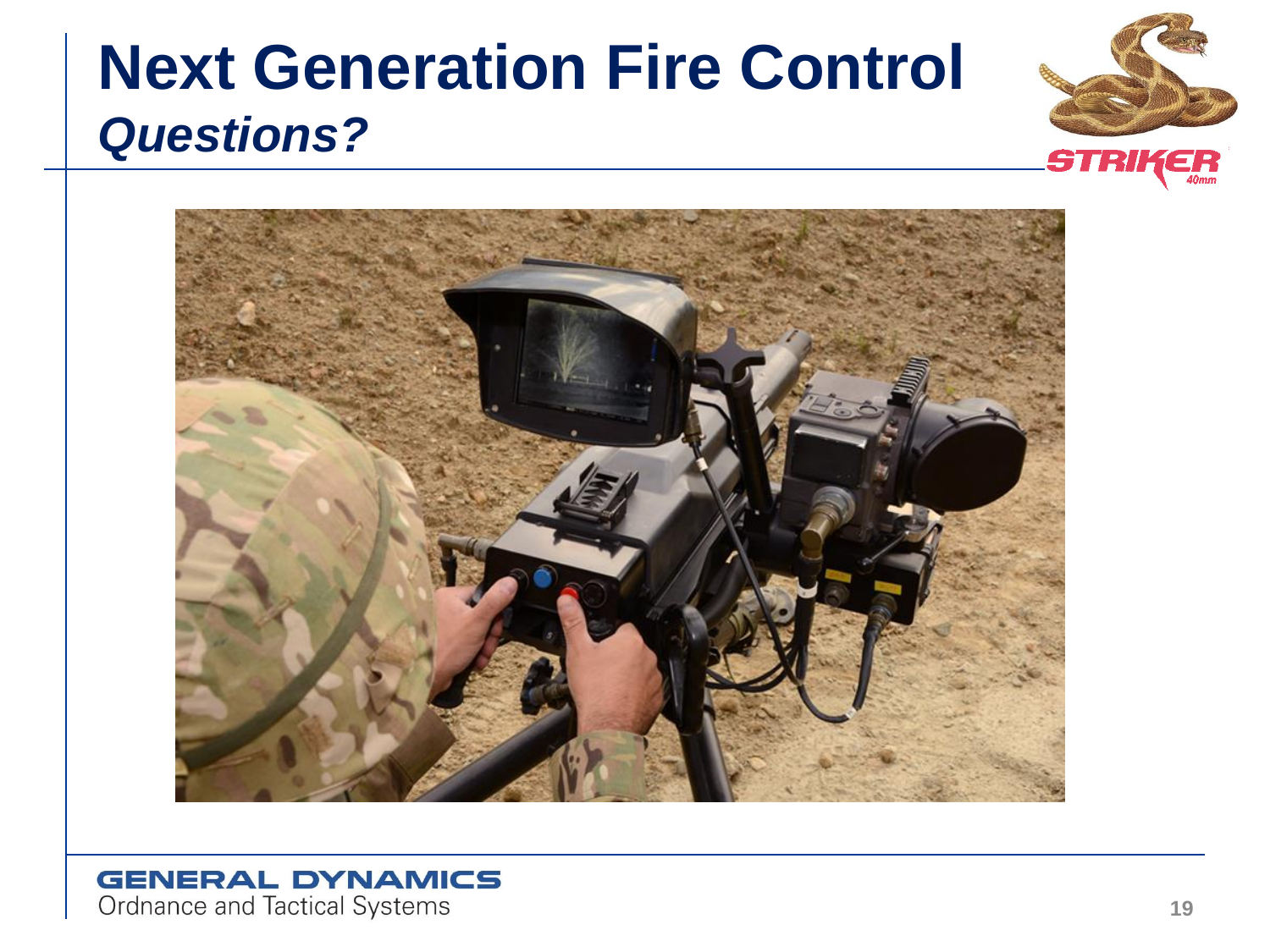Technical POC: Jon Piazza GD-OTS Williston, VT P: 802-662-7239 jonathan.piazza@gd-ots.com

Business POC: Jeff Gramse GD-OTS Saco, ME P: 207-286-3136 jeffery.gramse@gd-ots.com